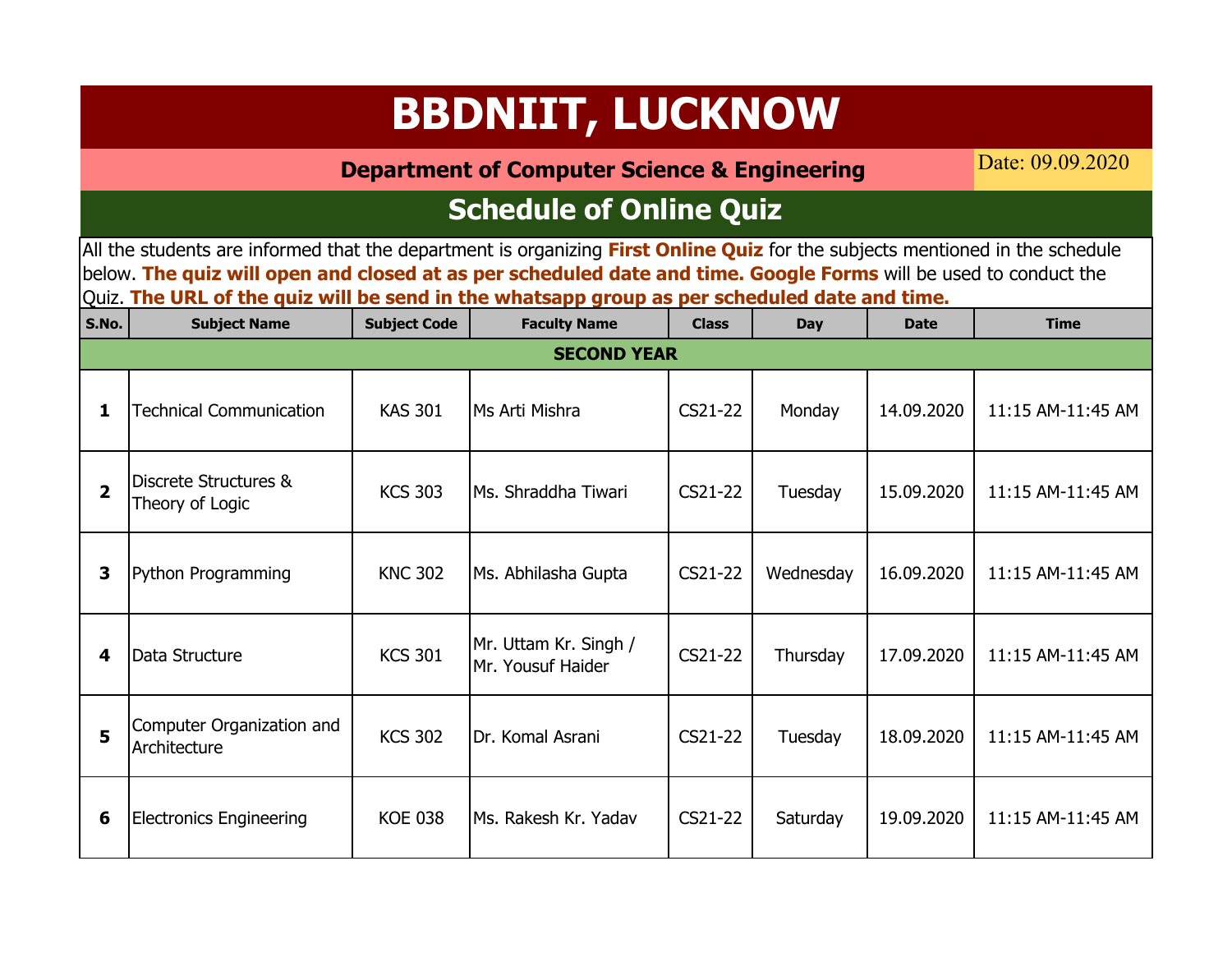**Department of Computer Science & Engineering**

Date: 09.09.2020

### **Schedule of Online Quiz**

| S.No.                   | <b>Subject Name</b>                 | <b>Subject Code</b> | <b>Faculty Name</b>                                      | <b>Class</b> | Day       | <b>Date</b> | <b>Time</b>       |
|-------------------------|-------------------------------------|---------------------|----------------------------------------------------------|--------------|-----------|-------------|-------------------|
|                         |                                     |                     | <b>THIRD YEAR</b>                                        |              |           |             |                   |
| 1                       | Constitution of India               | KNC S01             | Ms. Swati Priya                                          | CS31-32      | Monday    | 14.09.2020  | 11:15 AM-11:45 AM |
| $\overline{\mathbf{z}}$ | Database Management<br>System       | <b>KCS 501</b>      | Mr. Sameer Awasthi /<br>Ms. Sweta Singh                  | CS31-32      | Tuesday   | 15.09.2020  | 11:15 AM-11:45 AM |
| 3                       | Compiler Design                     | <b>KCS 502</b>      | Mr. Satendra Kumar<br>Vishwakarma / Ms.<br>Puneeta Singh | CS31-32      | Wednesday | 16.09.2020  | 11:15 AM-11:45 AM |
| $\blacktriangle$        | Design and Analysis of<br>Algorithm | <b>KCS 503</b>      | Dr. Anurag Shrivastava /<br>Mr. Krishna Kr. Joshi        | CS31-32      | Thursday  | 17.09.2020  | 11:15 AM-11:45 AM |
| 5                       | <b>Web Designing</b>                | <b>KCS 052</b>      | Mr. Yusuf Khan / Mr<br>Atma Prakash Singh                | CS31-32      | Friday    | 18.09.2020  | 11:15 AM-11:45 AM |
| 6                       | <b>Machine Learning Techniques</b>  | <b>KCS 055</b>      | Mr. Pradumn Kumar                                        | CS31-32      | Saturday  | 19.09.2020  | 11:15 AM-11:45 AM |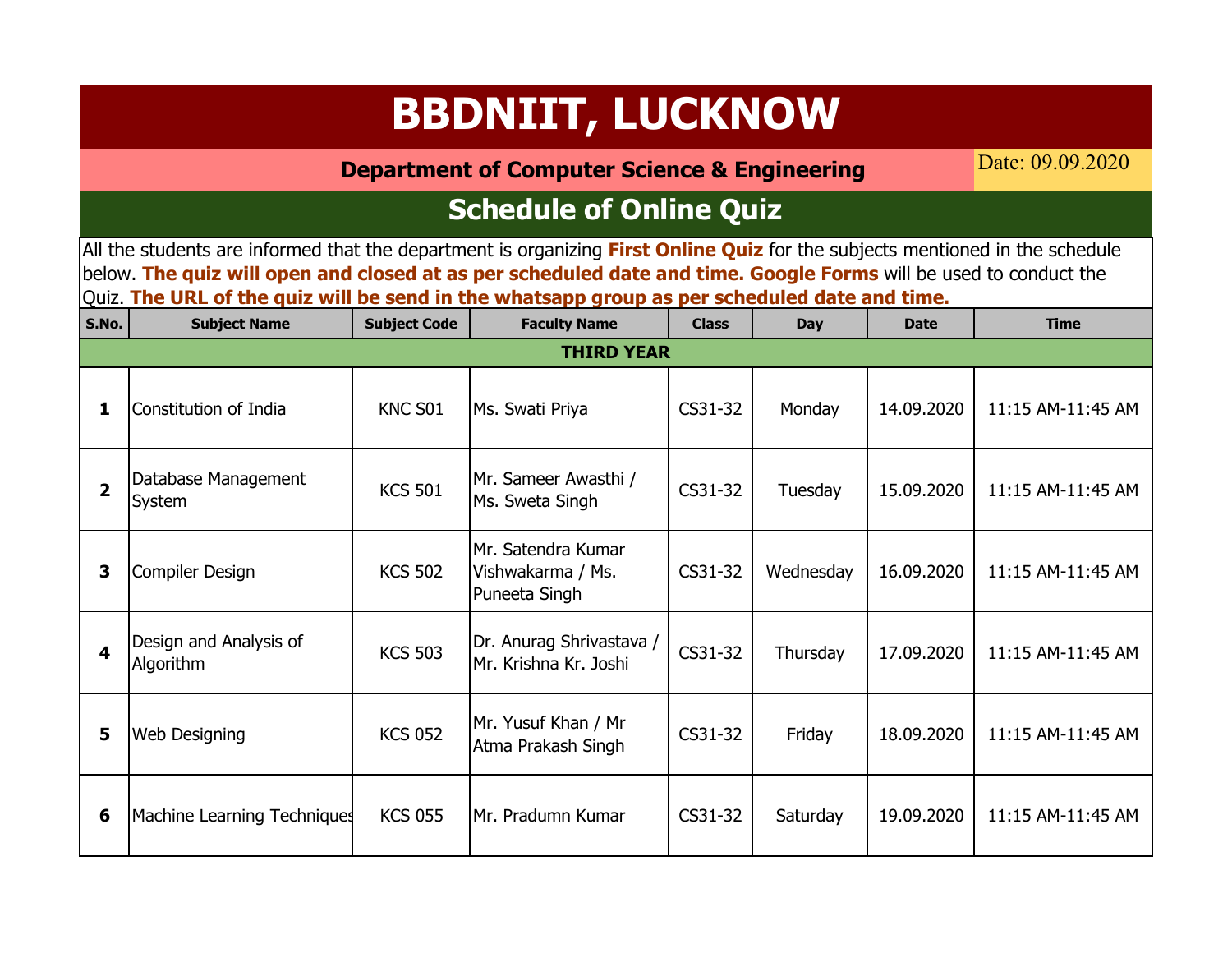**Department of Computer Science & Engineering**

Date: 09.09.2020

### **Schedule of Online Quiz**

All the students are informed that the department is organizing **First Online Quiz** for the subjects mentioned in the schedule below. **The quiz will open and closed at as per scheduled date and time. Google Forms** will be used to conduct the Quiz. **The URL of the quiz will be send in the whatsapp group as per scheduled date and time.**

| S.No. | <b>Subject Name</b>                                                                    | <b>Subject Code</b> | <b>Faculty Name</b> | <b>Class</b> | Day       | <b>Date</b> | <b>Time</b>       |  |  |  |  |  |
|-------|----------------------------------------------------------------------------------------|---------------------|---------------------|--------------|-----------|-------------|-------------------|--|--|--|--|--|
|       | <b>FOURTH YEAR</b>                                                                     |                     |                     |              |           |             |                   |  |  |  |  |  |
|       | Understanding the Human Being<br>Comprehensively Human<br>Aspiration Audit Fulfillment | <b>ROE 074</b>      | Ms. Swati Priya     | CS41-42      | Monday    | 14.09.2020  | 11:15 AM-11:45 AM |  |  |  |  |  |
| 2     | Distributed System                                                                     | <b>RCS 701</b>      | Mr. Shubham Singh   | CS41-42      | Tuesday   | 15.09.2020  | 11:15 AM-11:45 AM |  |  |  |  |  |
|       | Application of Soft Computing                                                          | <b>RCS 071</b>      | Mr. Waseem Ahmad    | CS41-42      | Wednesday | 16.09.2020  | 11:15 AM-11:45 AM |  |  |  |  |  |
| 4     | <b>Cloud Computing</b>                                                                 | <b>RCS 075</b>      | Ms. Parisha         | CS41-42      | Thursday  | 17.09.2020  | 11:15 AM-11:45 AM |  |  |  |  |  |
| 5     | Artificial Intelligence                                                                | <b>RCS 702</b>      | Dr. Umesh Dwivedi   | CS41-42      | Friday    | 18.09.2020  | 11:15 AM-11:45 AM |  |  |  |  |  |

**Dr. Anurag Shrivastava Head of Department**

**Copy to: Director (Engg.), BBDNIIT for kind information**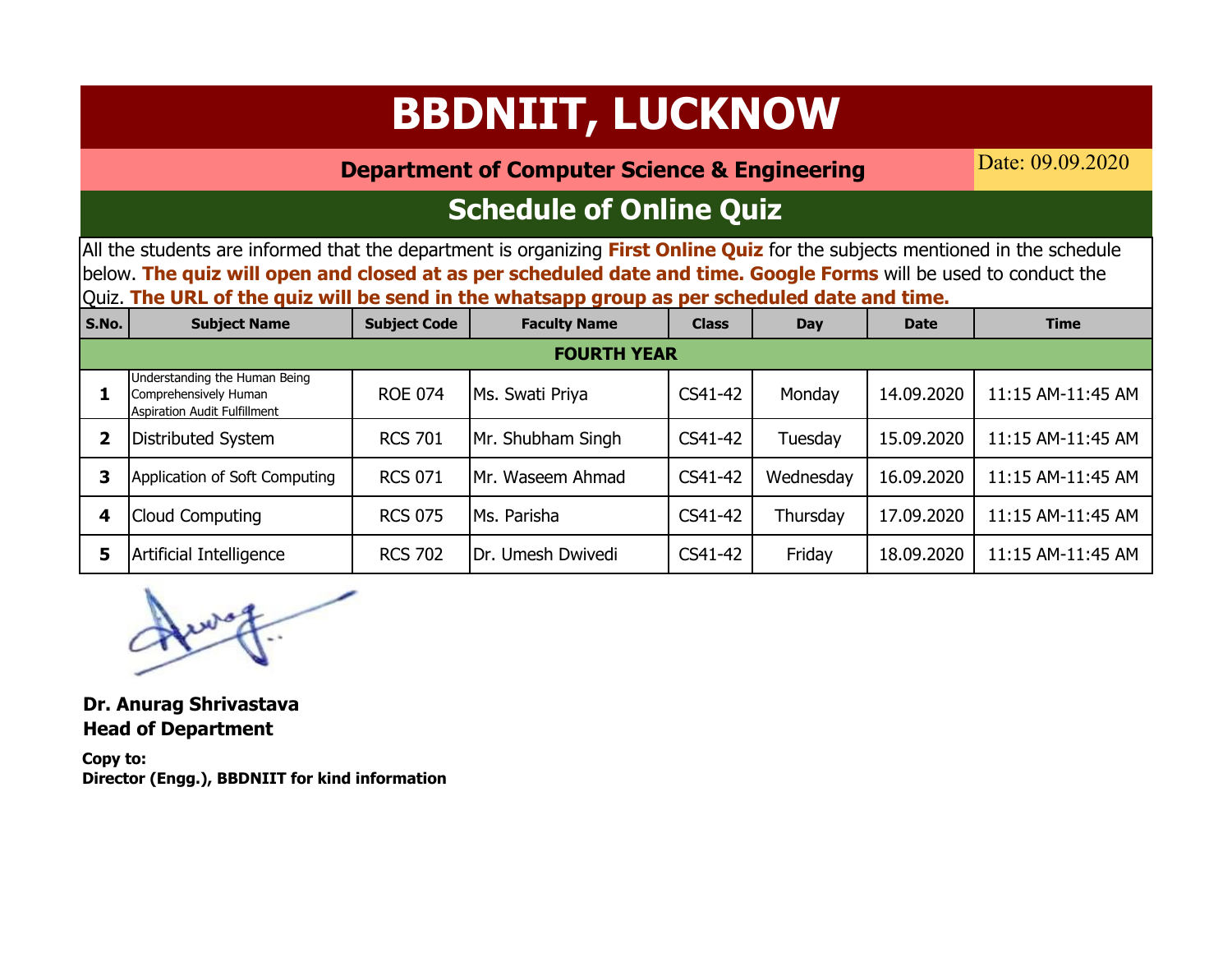## **BABU BANARASI DAS NORTHERN INDIA INSTITUTE OF TECHNOLOGY, LUCKNOW**

#### **Department of Information Technology**

**Date: 10.09.2020**

### **Schedule of Online Quiz 1**

|                         | <b>S.No. Subject Name</b>                 |                | <b>Subject Code Faculty Name</b> | <b>Day</b> | <b>Date</b> | <b>Time</b>       |  |  |  |  |  |
|-------------------------|-------------------------------------------|----------------|----------------------------------|------------|-------------|-------------------|--|--|--|--|--|
| <b>SECOND YEAR</b>      |                                           |                |                                  |            |             |                   |  |  |  |  |  |
| 1                       | <b>Technical Communication</b>            | <b>KAS 301</b> | Dr. Arti Mishra                  | Monday     | 14.09.2020  | 11:15 AM-11:45 AM |  |  |  |  |  |
| $\overline{\mathbf{2}}$ | Discrete Structures & Theory of Logic     | <b>KCS 303</b> | Mr. D.N. Tiwari                  | Tuesday    | 15.09.2020  | 11:15 AM-11:45 AM |  |  |  |  |  |
| $\mathbf{3}$            | Python Programming                        | <b>KNC 302</b> | Mr. Ranjeet Srivastava           | Wednesday  | 16.09.2020  | 11:15 AM-11:45 AM |  |  |  |  |  |
| 4                       | Data Structure                            | <b>KCS 301</b> | Dr. Praveen Kumar Shukla         | Thursday   | 17.09.2020  | 11:15 AM-11:45 AM |  |  |  |  |  |
| 5                       | Computer Organization and<br>Architecture | <b>KCS 302</b> | Dr. V.K. Singh                   | Friday     | 18.09.2020  | 11:15 AM-11:45 AM |  |  |  |  |  |
| 6                       | <b>Electronics Engineering</b>            | <b>KOE 038</b> | Mr. I.S. Roy                     | Saturday   | 19.09.2020  | 11:15 AM-11:45 AM |  |  |  |  |  |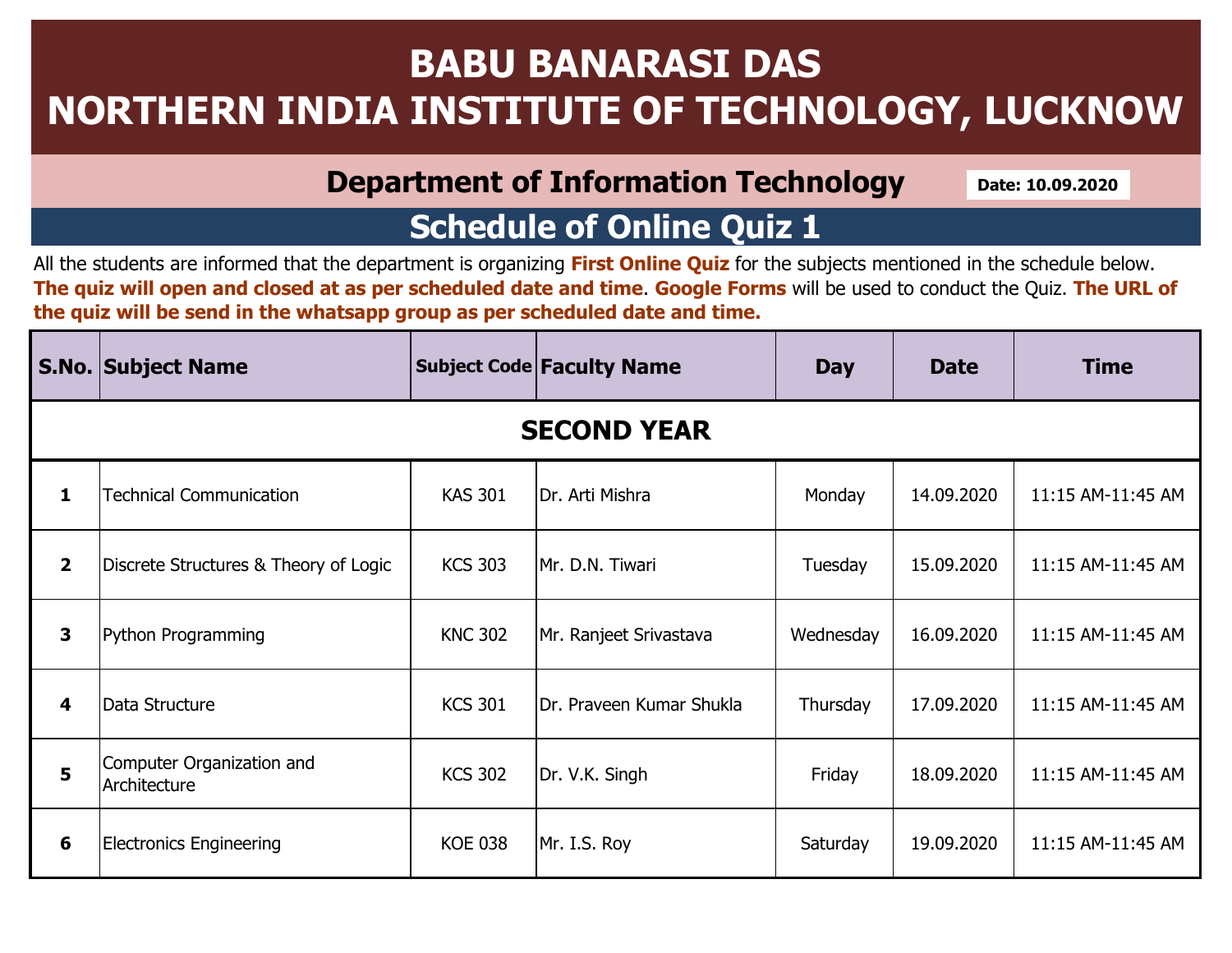## **BABU BANARASI DAS NORTHERN INDIA INSTITUTE OF TECHNOLOGY, LUCKNOW**

#### **Department of Information Technology**

**Date: 10.09.2020**

### **Schedule of Online Quiz 1**

|                         | <b>S.No. Subject Name</b>        | <b>Subject Code Faculty Name</b> |                        | <b>Day</b> | <b>Date</b> | <b>Time</b>       |  |  |  |  |  |
|-------------------------|----------------------------------|----------------------------------|------------------------|------------|-------------|-------------------|--|--|--|--|--|
| <b>THIRD YEAR</b>       |                                  |                                  |                        |            |             |                   |  |  |  |  |  |
| $\mathbf{1}$            | Constitution of India            | <b>KNC 501</b>                   | Ms. Swati Priya        | Monday     | 14.09.2020  | 11:15 AM-11:45 AM |  |  |  |  |  |
| $\overline{\mathbf{2}}$ | Database Management System       | <b>KCS 501</b>                   | Ms. Shaba Irram        | Tuesday    | 15.09.2020  | 11:15 AM-11:45 AM |  |  |  |  |  |
| 3                       | Compiler Design                  | <b>KIT 052</b>                   | Mr. Ranjeet Srivastava | Wednesday  | 16.09.2020  | 11:15 AM-11:45 AM |  |  |  |  |  |
| 4                       | Design and Analysis of Algorithm | <b>KCS 503</b>                   | Mr. Praveen Sachan     | Thursday   | 17.09.2020  | 11:15 AM-11:45 AM |  |  |  |  |  |
| 5                       | <b>Web Technology</b>            | <b>KIT 501</b>                   | Dr. Umesh Dwivedi      | Friday     | 18.09.2020  | 11:15 AM-11:45 AM |  |  |  |  |  |
| 6                       | Machine Learning Techniques      | <b>KCS 055</b>                   | Ms. Shaba Irram        | Saturday   | 19.09.2020  | 11:15 AM-11:45 AM |  |  |  |  |  |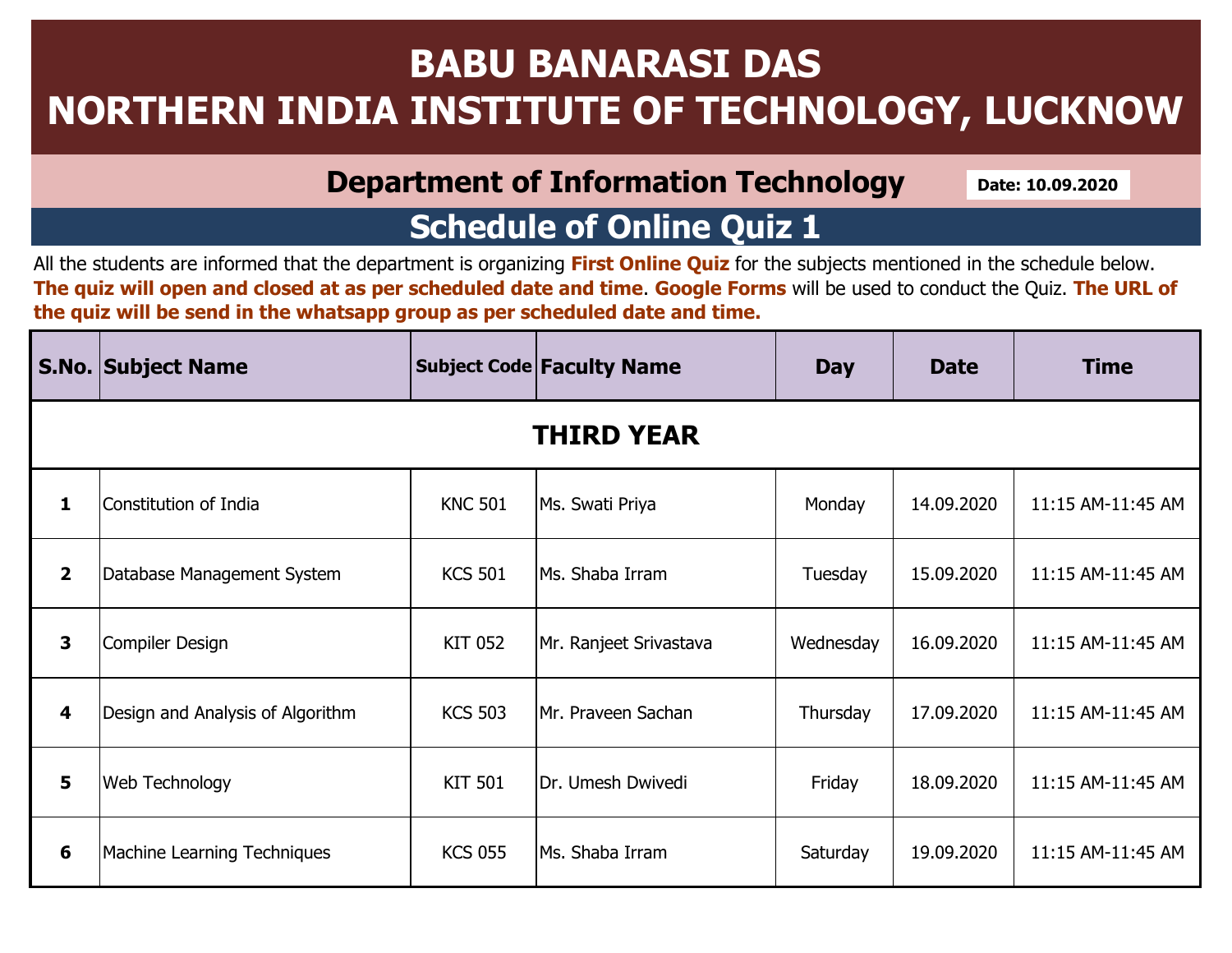## **BABU BANARASI DAS NORTHERN INDIA INSTITUTE OF TECHNOLOGY, LUCKNOW**

#### **Department of Information Technology**

**Date: 10.09.2020**

### **Schedule of Online Quiz 1**

All the students are informed that the department is organizing **First Online Quiz** for the subjects mentioned in the schedule below. **The quiz will open and closed at as per scheduled date and time**. **Google Forms** will be used to conduct the Quiz. **The URL of the quiz will be send in the whatsapp group as per scheduled date and time.** 

|                    | <b>S.No. Subject Name</b>                                                                 |                | <b>Subject Code Faculty Name</b> |           | <b>Date</b> | <b>Time</b>       |  |  |  |  |  |
|--------------------|-------------------------------------------------------------------------------------------|----------------|----------------------------------|-----------|-------------|-------------------|--|--|--|--|--|
| <b>FOURTH YEAR</b> |                                                                                           |                |                                  |           |             |                   |  |  |  |  |  |
| 1                  | Understanding the human being<br>comprehensively human aspirations<br>and its fulfillment | <b>RCS 087</b> | Dr. Laxmi Vajpeyi                | Monday    | 14.09.2020  | 11:15 AM-11:45 AM |  |  |  |  |  |
| $\overline{2}$     | Cryptography & Network Security                                                           | <b>RIT 701</b> | lMs. Lovee Sharma                | Tuesday   | 15.09.2020  | 11:15 AM-11:45 AM |  |  |  |  |  |
| 3                  | Application of Soft Computing                                                             | <b>RCS 071</b> | lMr. Shashi Kant                 | Wednesday | 16.09.2020  | 11:15 AM-11:45 AM |  |  |  |  |  |
| 4                  | <b>Cloud Computing</b>                                                                    | <b>RCS 075</b> | lMs. Neelam Chakravarti          | Thursday  | 17.09.2020  | 11:15 AM-11:45 AM |  |  |  |  |  |
| 5                  | Artificial Intelligence                                                                   | <b>RCS 702</b> | IDr. Umesh Dwivedi               | Friday    | 18.09.2020  | 11:15 AM-11:45 AM |  |  |  |  |  |

#### **Dr. Praveen Kumar Shukla Head of Department**

**Copy to:** Director (Engg.), BBDNIIT, Lucknow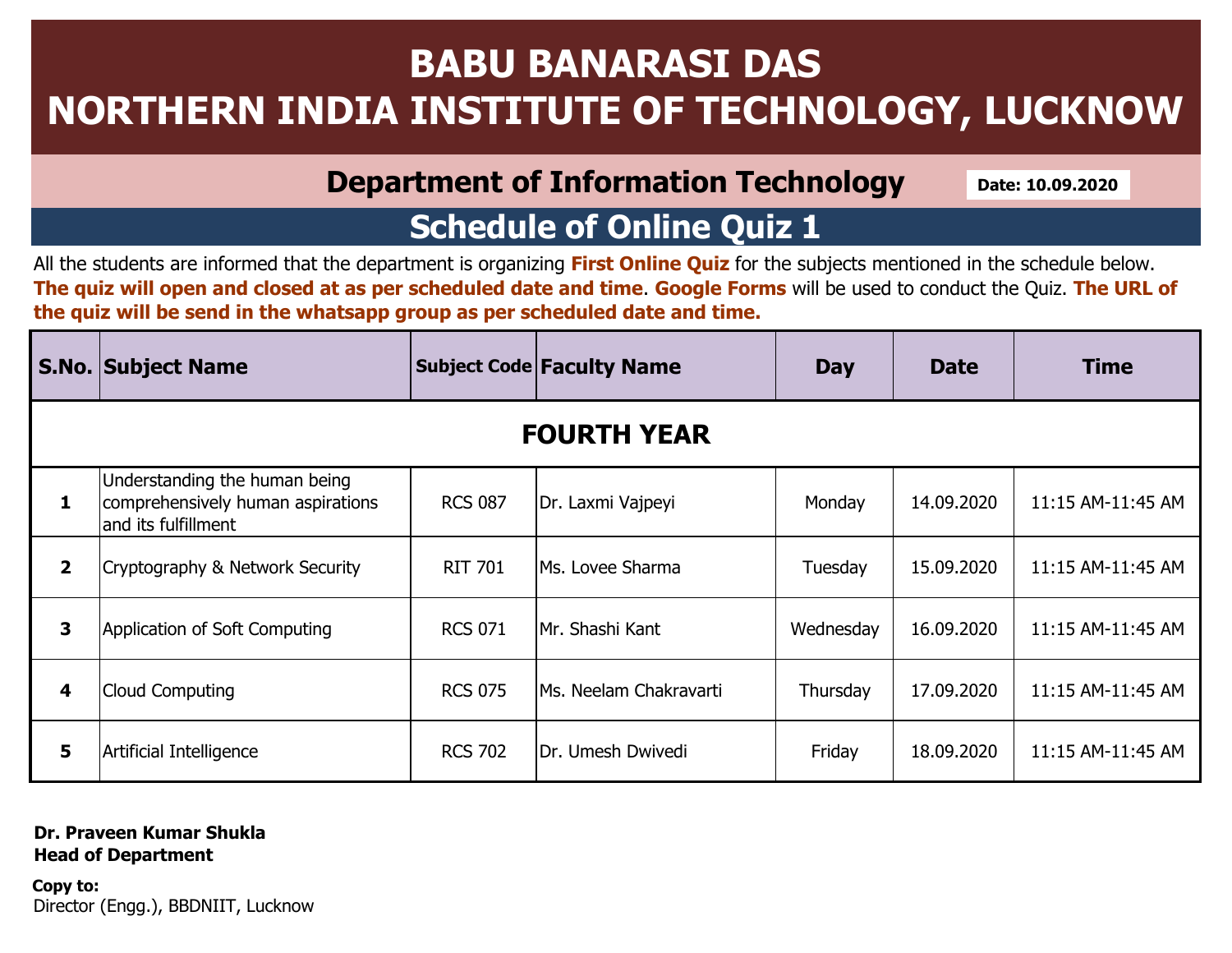## **BBDNIIT, Lucknow**

#### **Department of Electronics & Communication Engineering <b>Date:** 09.09.2020

#### **Schedule of First Online Sessional Exam (Updated)**

All the students are informed that the department is organizing First Online Sessional Exam for the subjects mentioned in the schedule below. The exam will open at 11:15 AM and will be closed at 11:45 AM on the scheduled date. Google Forms will be used to conduct the online sessional exam. **The URL of the exam will be send in the whatsapp group at 11:15 AM.**

| S.No.              | <b>Subject Name</b>                         | <b>Subject Code</b> | <b>Faculty Name</b>        | <b>Day</b> | <b>Date</b>   | <b>Time</b>         |
|--------------------|---------------------------------------------|---------------------|----------------------------|------------|---------------|---------------------|
| <b>SECOND YEAR</b> |                                             |                     |                            |            |               |                     |
| $\mathbf{1}$       | <b>Technical Communication</b>              | <b>KAS301</b>       | Dr. Arti Mishra            | Monday     | Sept. 14,2020 | 11:15 AM - 11:45 AM |
|                    | Introduction to Soft Computing              | <b>KOE036</b>       | Mr. Shubham Singh          | Tuesday    | Sept. 15,2020 | 11:15 AM - 11:45 AM |
| 2 <sup>1</sup>     | Python Programming                          | <b>KNC302</b>       | Ms. Abhilasha Gupta        | Wednesday  | Sept. 16,2020 | 11:15 AM - 11:45 AM |
| 4                  | Network Analysis and Synthesis              | <b>KEC303</b>       | Mr. Shiv Prakash Singh     | Thursday   | Sept. 17,2020 | 11:15 AM - 11:45 AM |
| 5                  | Digital System Design                       | <b>KEC302</b>       | Ms. Akanksha Agrawal       | Friday     | Sept. 18,2020 | 11:15 AM - 11:45 AM |
| 6                  | <b>Electronic Devices</b>                   | <b>KEC301</b>       | Mr. I.S.Roy                | Saturday   | Sept. 19,2020 | 11:15 AM - 11:45 AM |
| <b>THIRD YEAR</b>  |                                             |                     |                            |            |               |                     |
| $\mathbf{1}$       | Constitution of India, Law &<br>Engineering | <b>KNC501</b>       | Dr. Swati Mishra           | Monday     | Sept. 14,2020 | 11:15 AM - 11:45 AM |
| $\mathbf{2}$       | <b>Integrated Circuits</b>                  | <b>KEC501</b>       | Mr. Pramod Kr. Gupta       | Tuesday    | Sept. 15,2020 | 11:15 AM - 11:45 AM |
| 3                  | Microprocessor &<br>Microcontrollers        | <b>KEC502</b>       | Ms. Deepmala<br>Srivastava | Wednesday  | Sept. 16,2020 | 11:15 AM - 11:45 AM |
| 4                  | <b>Digital Signal Processing</b>            | <b>KEC503</b>       | Mr. Sanjay Kumar<br>Sharma | Thursday   | Sept. 17,2020 | 11:15 AM - 11:45 AM |
| 5                  | <b>Optical Communication</b>                | KEC058              | Ms. Ankita Mishra          | Friday     | Sept. 18,2020 | 11:15 AM - 11:45 AM |
| 6                  | <b>VLSI Technology</b>                      | <b>KEC053</b>       | Ms. Akanksha Agrawal       | Saturday   | Sept. 19,2020 | 11:15 AM - 11:45 AM |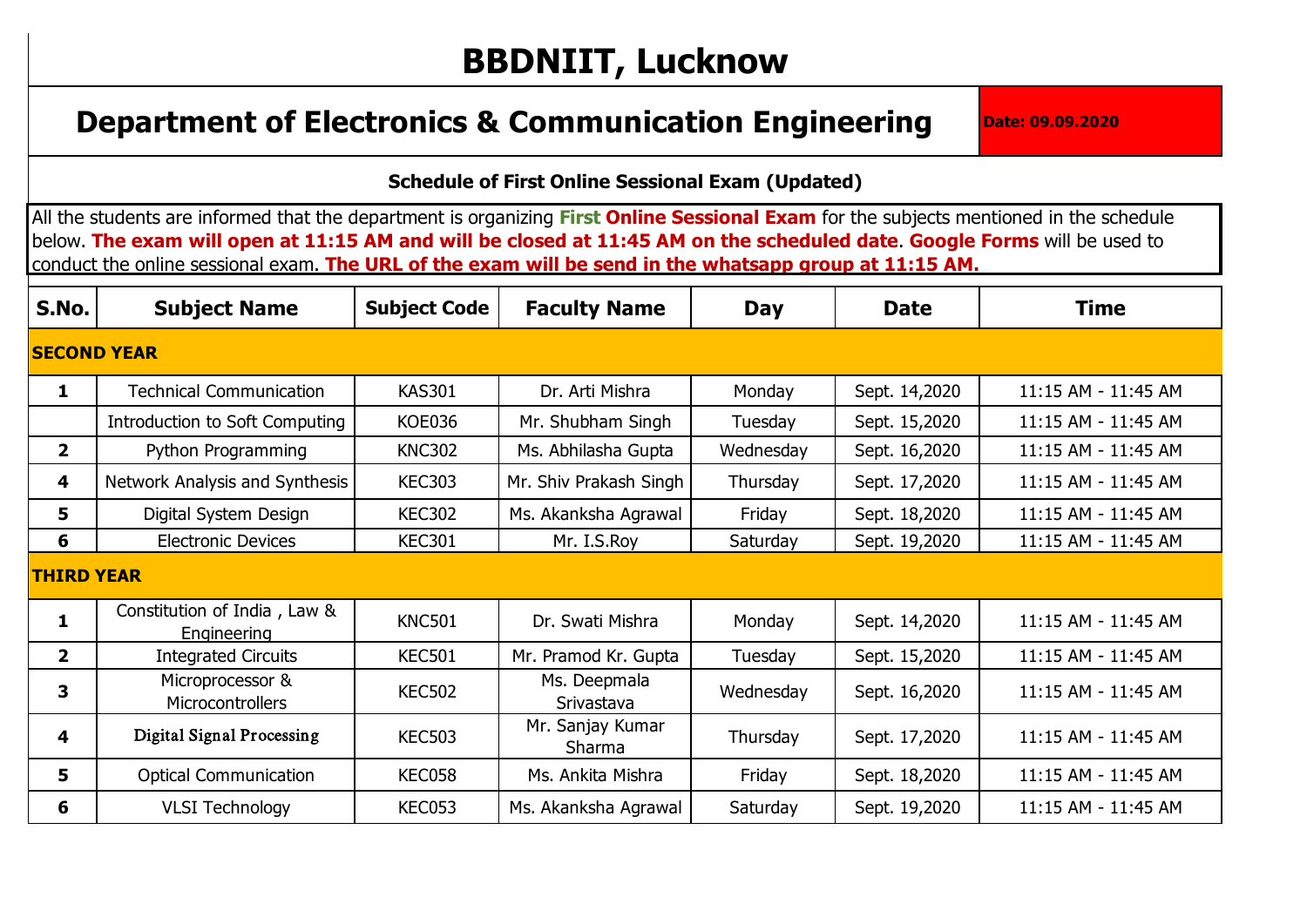## **BBDNIIT, Lucknow**

#### **Department of Electronics & Communication Engineering <b>Date:** 09.09.2020

#### **Schedule of First Online Sessional Exam (Updated)**

All the students are informed that the department is organizing First Online Sessional Exam for the subjects mentioned in the schedule below. The exam will open at 11:15 AM and will be closed at 11:45 AM on the scheduled date. Google Forms will be used to conduct the online sessional exam. **The URL of the exam will be send in the whatsapp group at 11:15 AM.**

| <b>S.No.</b>       | <b>Subject Name</b>                                                                           | <b>Subject Code</b> | <b>Faculty Name</b>        | Day       | <b>Date</b>   | <b>Time</b>         |  |  |  |
|--------------------|-----------------------------------------------------------------------------------------------|---------------------|----------------------------|-----------|---------------|---------------------|--|--|--|
| <b>FOURTH YEAR</b> |                                                                                               |                     |                            |           |               |                     |  |  |  |
|                    | Understanding the Human Being<br>Comprehensively Human<br><b>Aspiration Audit Fulfillment</b> | <b>ROE074</b>       | Dr. Swati Mishra           | Monday    | Sept. 14,2020 | 11:15 AM - 11:45 AM |  |  |  |
|                    | <b>VLSI Design</b>                                                                            | <b>REC702</b>       | Ms. Deepmala<br>Srivastava | Tuesday   | Sept. 15,2020 | 11:15 AM - 11:45 AM |  |  |  |
| 3                  | Data Communication Network                                                                    | <b>REC701</b>       | Mr. Pramod Kr. Gupta       | Wednesday | Sept. 16,2020 | 11:15 AM - 11:45 AM |  |  |  |
| 4                  | Digital Image Processing                                                                      | <b>REC072</b>       | Mr. Sanjay Kumar<br>Sharma | Thursday  | Sept. 17,2020 | 11:15 AM - 11:45 AM |  |  |  |
| 5.                 | <b>Optical Communication</b>                                                                  | <b>REC075</b>       | Ms. Ankita Mishra          | Friday    | Sept. 18,2020 | 11:15 AM - 11:45 AM |  |  |  |

#### **(Sanjay Kumar Sharma)**

Head-ECE

**Copy to: Director (Engg.), BBDNIIT for kind information**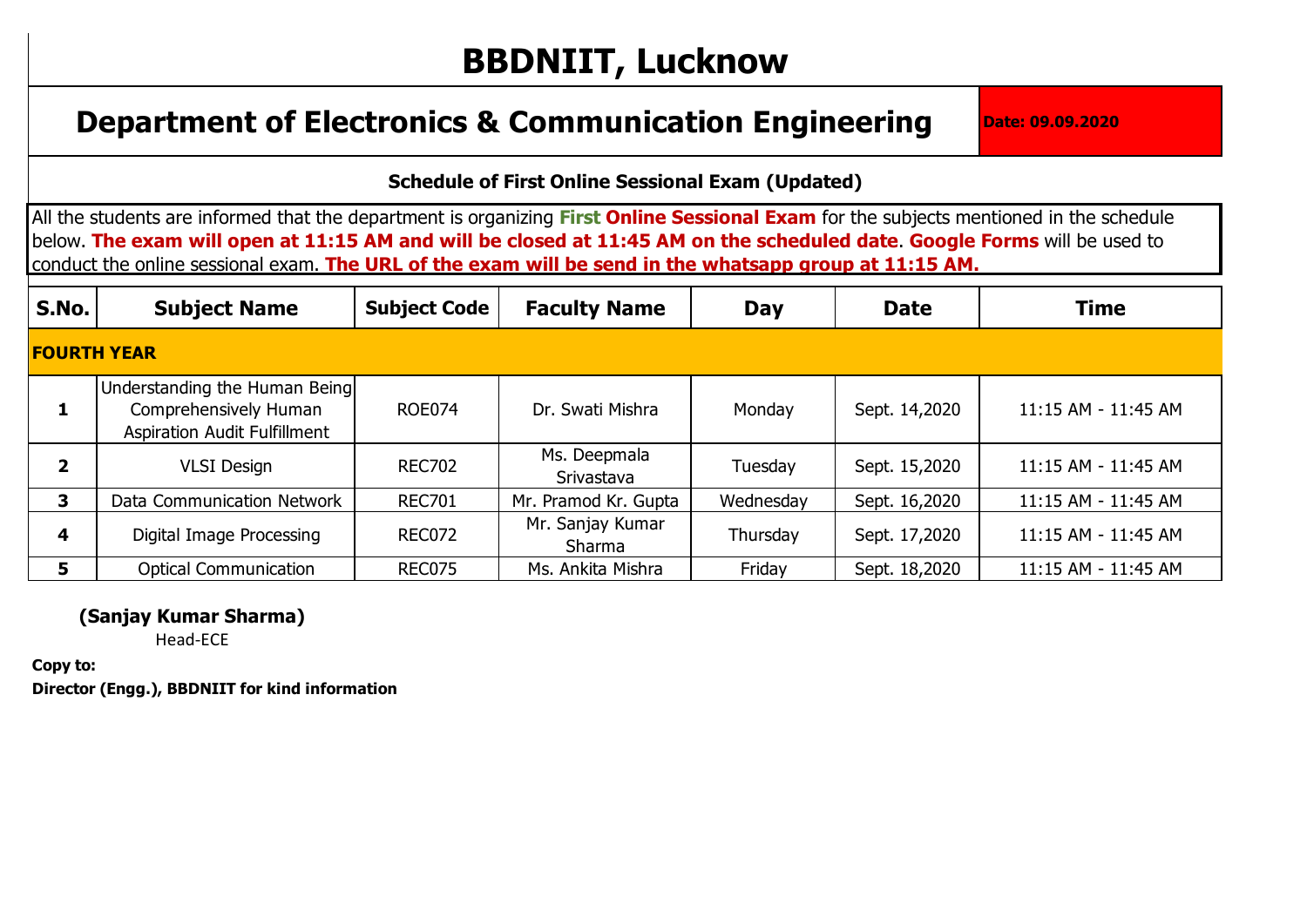#### **BABU BANARASI DAS NORTHERN INDIA INSTITUTE OF TECHNOLOGY(056)**

**ELECTRICAL ENGINEERING DEPARTMENT**

**ODD SEMESTER 2020-2021**

**SCHEDULE FOR ONLINE QUIZ - 01**

**Date: 09.9.2020**

All the students are directed to undergo an online Quiz for the subjects given below. This **Online quiz** is time definite and will **begin at 11:15 AM** and **end at 11:45 AM each day**. This quiz will use **Google Form** and the **Link** of the form will be provided to you all in your **Whatsapp Group**. You can acess it using your official email id only to submit your response.Quiz will be of 30 Minutes and will have 30 Questions for 2nd Year and 3rd Year and 20 Questions for 4th Year.

| S.NO.          | <b>NAME OF SUBJECT</b>                                                                    | <b>SUBJECT CODE</b> | <b>NAME OF FACULTY</b>                  | <b>DAY</b> | <b>DATE</b> | <b>TIME SLOT</b>  |  |  |  |
|----------------|-------------------------------------------------------------------------------------------|---------------------|-----------------------------------------|------------|-------------|-------------------|--|--|--|
|                |                                                                                           |                     | 2nd YEAR                                |            |             |                   |  |  |  |
| $\mathbf{1}$   | Universal Human values                                                                    | <b>KVE301</b>       | Dr. Laxmi Bajpayee                      | Monday     | 14.9.2020   | 11:15 AM- 11:45AM |  |  |  |
| $\overline{2}$ | <b>Computer SystemSecurity</b>                                                            | <b>KNC301</b>       | Mr. K. S. Pathak                        | Tuesday    | 15.9.2020   | 11:15 AM- 11:45AM |  |  |  |
| $\overline{3}$ | Electromagnetic FieldTheory                                                               | <b>KEE301</b>       | Ms. Kitty Tripathi                      | Wednesday  | 16.9.2020   | 11:15 AM- 11:45AM |  |  |  |
| 4              | <b>Electrical Measurements</b><br>& Instrumentation                                       | <b>KEE302</b>       | Mr. R.P. Singh                          | Thursday   | 17.9.2020   | 11:15 AM- 11:45AM |  |  |  |
| 5              | <b>Basic Signals &amp; Systems</b>                                                        | <b>KEE303</b>       | Mr. Rituraj Jalan                       | Friday     | 18.9.2020   | 11:15 AM- 11:45AM |  |  |  |
| 6              | Electronics                                                                               | <b>KOE038</b>       | Mr. Alok Thomas                         | Saturday   | 19.9.2020   | 11:15 AM- 11:45AM |  |  |  |
|                |                                                                                           |                     | <b>3rd YEAR</b>                         |            |             |                   |  |  |  |
| $\mathbf{1}$   | Constitution of India                                                                     | <b>KNC501</b>       | Dr. Swati Priya                         | Monday     | 14.9.2020   | 11:15 AM- 11:45AM |  |  |  |
| $\overline{2}$ | <b>Control System</b>                                                                     | <b>KEE502</b>       | Ms. Kitty Tripathi                      | Tuesday    | 15.9.2020   | 11:15 AM- 11:45AM |  |  |  |
| 3              | <b>Electrical Machines-II</b>                                                             | <b>KEE503</b>       | Mr. R.P. Singh                          | Wednesday  | 16.9.2020   | 11:15 AM- 11:45AM |  |  |  |
| $\overline{4}$ | <b>Sensors and Transducers</b>                                                            | <b>KEE052</b>       | Mr. S.P.Singh                           | Thursday   | 17.9.2020   | 11:15 AM- 11:45AM |  |  |  |
| 5              | Analog & Digital Communication                                                            | <b>KEE058</b>       | MS.Akansha Agarwal                      | Friday     | 18.9.2020   | 11:15 AM- 11:45AM |  |  |  |
| 6              | Power System - I                                                                          | <b>KEE501</b>       | Mr. P.K. Verma                          | Saturday   | 19.9.2020   | 11:15 AM- 11:45AM |  |  |  |
|                |                                                                                           |                     | 4th YEAR                                |            |             |                   |  |  |  |
| $\mathbf{1}$   | Understanding the human being<br>Comprehensively Human<br>Aspiration audits<br>fulfilment | <b>ROE074</b>       | Dr. Ajay Bajpai                         | Monday     | 14.9.2020   | 11:15 AM- 11:45AM |  |  |  |
| $\overline{2}$ | Energy Efficiency & Conservation                                                          | <b>REE076</b>       | Mr. R.P. Singh                          | Tuesday    | 15.9.2020   | 11:15 AM- 11:45AM |  |  |  |
| 3              | POWER SYSTEM PROTECTION                                                                   | <b>REE702</b>       | Mr. Mohd. Usman                         | Wednesday  | 16.9.2020   | 11:15 AM- 11:45AM |  |  |  |
| 4              | Electric Drives/ Communication<br>Engg                                                    | REE701/REN701       | Mr. Alok Thomas/ Ms. Akansha<br>Agarwal | Thursday   | 17.9.2020   | 11:15 AM- 11:45AM |  |  |  |
| 5              | Utilization of Electrical Energy &<br><b>Electric Traction</b>                            | <b>REE071</b>       | Mr. P.K. Verma                          | Friday     | 18.9.2020   | 11:15 AM- 11:45AM |  |  |  |
|                | Rituraj Jalan<br><b>Head EE/EN</b>                                                        |                     |                                         |            |             |                   |  |  |  |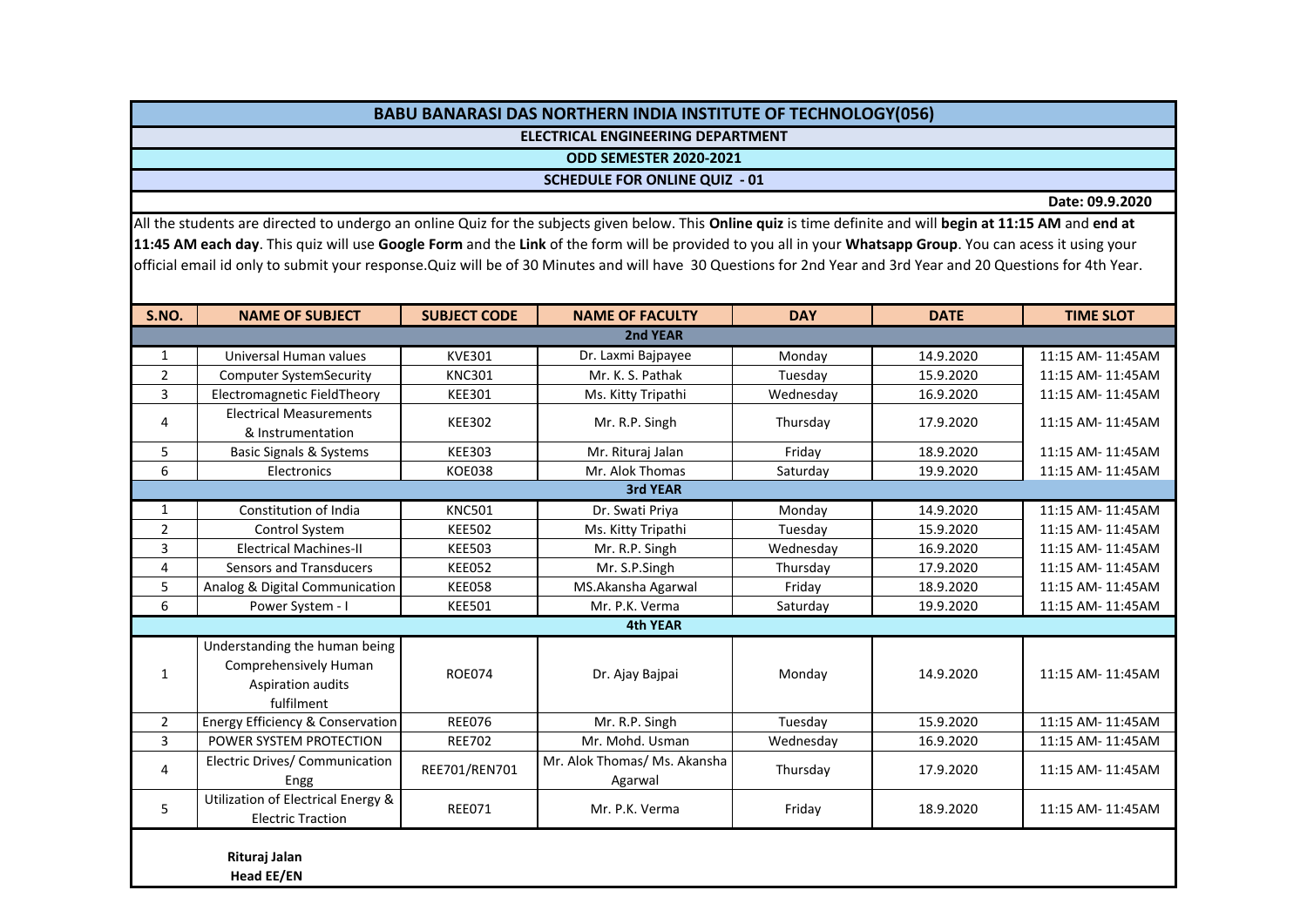#### **BBDNIIT, LUCKNOW Department of Mechanical Engineering Date: 10/09/2020 Schedule of First Online Quiz**

**All the students are informed that the department is organizing Online Quiz for the subjects mentioned in the schedule below. Google forms will be used to** 

**coduct the quiz. The url of the quiz will be send in the respective whatsApp group at schedule time.** 

| S.No.                   | <b>Subject Name</b>                                                                           | <b>Subject</b><br>Code | <b>Faculty Name</b>          | <b>Section</b>  | Day              | <b>Date</b> | <b>Time</b>         |  |  |
|-------------------------|-----------------------------------------------------------------------------------------------|------------------------|------------------------------|-----------------|------------------|-------------|---------------------|--|--|
|                         |                                                                                               |                        | <b>SECOND YEAR</b>           |                 |                  |             |                     |  |  |
| 1                       | UNIVERSAL HUMAN VALUES                                                                        | <b>KVE301</b>          | DR. LAXMI VAJPEYI            | ME <sub>2</sub> | <b>MONDAY</b>    | 14.09.2020  | 11:15 AM - 11:45 AM |  |  |
| $\overline{2}$          | COMPUTER SYSTEM SECURITY                                                                      | <b>KNC301</b>          | MR. K.S. PATHAK              | ME <sub>2</sub> | <b>TUESDAY</b>   | 15.09.2020  | 11:15 AM - 11:45 AM |  |  |
| 3                       | <b>THERMODYNAMICS</b>                                                                         | <b>KME-301</b>         | DR. N.K.MISHRA               | ME <sub>2</sub> | WEDNESDAY        | 16.09.2020  | 11:15 AM - 11:45 AM |  |  |
| 4                       | FLUID MECHANICS & FLUID MACHINES                                                              | <b>KME-302</b>         | MR. ANKUR SRIVASTAVA         | ME <sub>2</sub> | <b>THURSDAY</b>  | 17.09.2020  | 11:15 AM - 11:45 AM |  |  |
| 5                       | MATERIAL ENGINEERING                                                                          | <b>KME303</b>          | MR. AJAY GUPTA               | ME <sub>2</sub> | <b>FRIDAY</b>    | 18.09.2020  | 11:15 AM - 11:45 AM |  |  |
| 6                       | <b>ENERGY SCIENCE &amp; ENGINEERING</b>                                                       | <b>KOE-033</b>         | MR. VIVEK KUMAR PRAJAPATI    | ME <sub>2</sub> | <b>SATURDAY</b>  | 19.09.2020  | 11:15 AM - 11:45 AM |  |  |
|                         | <b>THIRD YEAR</b>                                                                             |                        |                              |                 |                  |             |                     |  |  |
| 1                       | CONSTITUTION OF INDIA                                                                         | <b>KNC501</b>          | DR. SWATI PRIYA              | ME3             | <b>MONDAY</b>    | 14.09.2020  | 11:15 AM - 11:45 AM |  |  |
| $\overline{\mathbf{2}}$ | <b>HEAT AND MASS TRANSFER</b>                                                                 | <b>KME-501</b>         | MR. DHARM RAJ                | ME3             | <b>TUESDAY</b>   | 15.09.2020  | 11:15 AM - 11:45 AM |  |  |
| 3                       | <b>STRENGTH OF MATERIAL</b>                                                                   | <b>KME-502</b>         | MR. SATEESH KUMAR SINGH      | ME3             | <b>WEDNESDAY</b> | 16.09.2020  | 11:15 AM - 11:45 AM |  |  |
| 4                       | COMPUTER INTEGRATED MANUFACTURING                                                             | <b>KME-051</b>         | MR. AJAY GUPTA               | ME3             | <b>THURSDAY</b>  | 17.09.2020  | 11:15 AM - 11:45 AM |  |  |
| 5                       | INDUSTRIAL ENGINEERING                                                                        | <b>KME-503</b>         | MR. VIVEK KUMAR PRAJAPATI    | ME3             | <b>FRIDAY</b>    | 18.09.2020  | 11:15 AM - 11:45 AM |  |  |
| 6                       | <b>ADVANCE WELDING</b>                                                                        | <b>KME-056</b>         | MR. BRAMHA SINGH             | ME3             | <b>SATURDAY</b>  | 19.09.2020  | 11:15 AM - 11:45 AM |  |  |
|                         |                                                                                               |                        | <b>FOURTH YEAR</b>           |                 |                  |             |                     |  |  |
| 1                       | UNDERSTANDING THE HUMAN BEING<br>COMPREHENSIVELY HUMAN ASPIRATION AUDITS<br><b>FULFILMENT</b> | <b>ROE-074</b>         | DR. AJAY BAJPAI              | ME41            | <b>MONDAY</b>    | 14.09.2020  | 11:15 AM - 11:45 AM |  |  |
| $\mathbf{2}$            | CAD/CAM                                                                                       | <b>RME-701</b>         | MR. RAVI KUMAR VERMA         | <b>ME42</b>     | <b>TUESDAY</b>   | 15.09.2020  | 11:15 AM - 11:45 AM |  |  |
| 3                       | <b>AUTOMOBILE ENGINEERING</b>                                                                 | <b>RME-702</b>         | MR. SHASHANK KUMAR KUSHWAHA  | ME41            | <b>WEDNESDAY</b> | 16.09.2020  | 11:15 AM - 11:45 AM |  |  |
| 4                       | <b>AUTOMATION &amp; ROBOTICS</b>                                                              | <b>RME-078</b>         | MR. BRAMHA SINGH             | <b>ME42</b>     | <b>THURSDAY</b>  | 17.09.2020  | 11:15 AM - 11:45 AM |  |  |
| 5.                      | POWER PLANT ENGINEERING                                                                       |                        | RME-071 MR. ANKUR SRIVASTAVA | ME41            | <b>FRIDAY</b>    | 18.09.2020  | 11:15 AM - 11:45 AM |  |  |

#### **Dr. N. K. Mishra Head of Department**

 **Copy to: Director (Engg.), BBDNIIT, Lko. for kind information**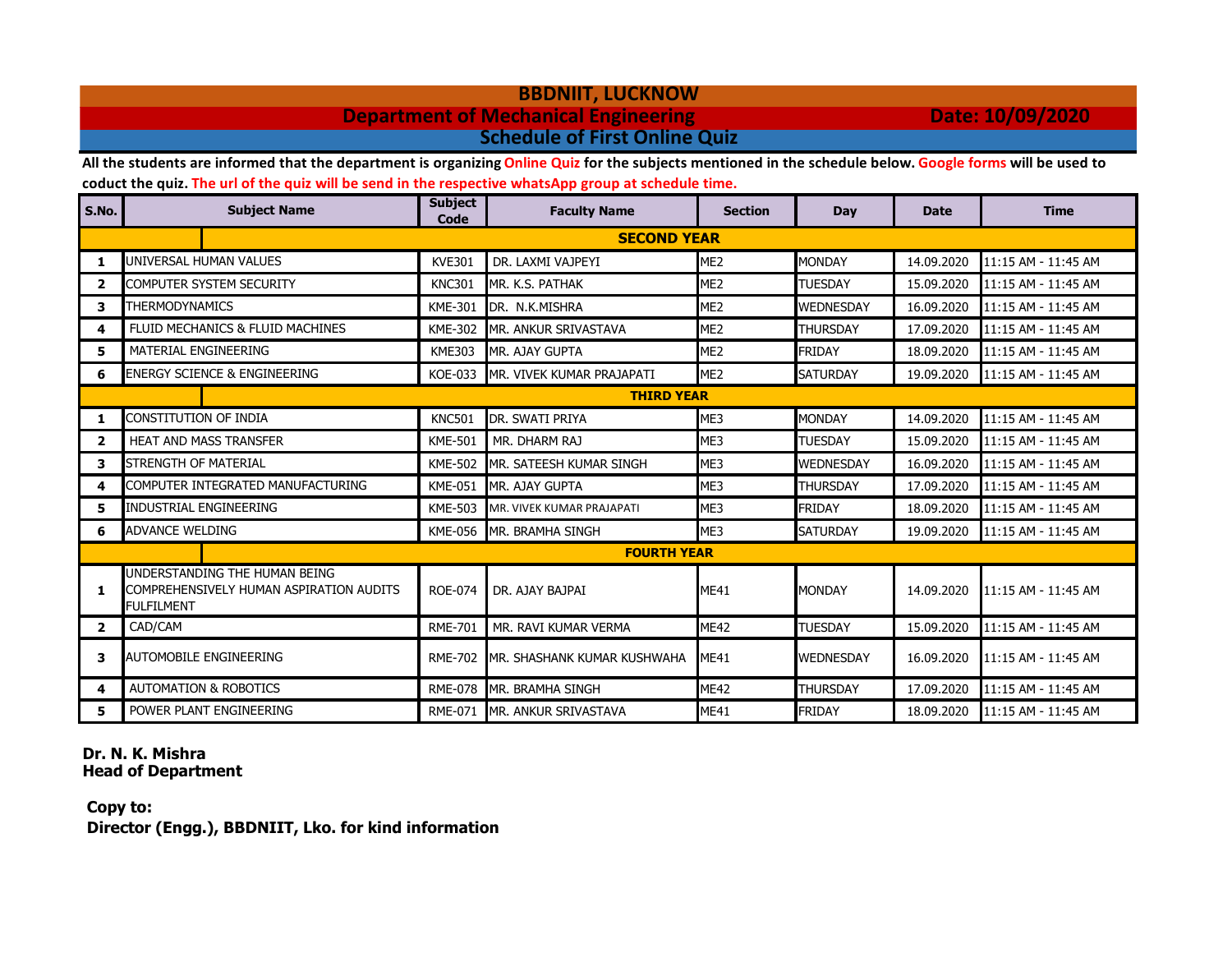#### **Department of Civil Engineering Date:**  $09.09.2020$

### **Schedule of 1 st Online Quiz (14-09-2020 to 19-09-2020)**

**All the students are informed that the department is organizing 1 st Online Quiz for the subjects mentioned in the schedule below**. **Google Forms will be used to conduct the Quiz. The URL of the quiz will be send in the whatsapp group at scheduled time. The quiz will be from Unit-1; Quiz will be of 30 Minutes and will have 30 Questions, each question will be of one mark. Online quiz will begin at 11:15 AM and end at 11:45 AM each day. Each question will be of 3 marks.**

|    | <b>S.No. Subject Name</b>                                                      | <b>Subject</b><br>Code | <b>Faculty Name</b>         | <b>Section</b>     | Day       | <b>Date</b> | <b>Time</b>         |
|----|--------------------------------------------------------------------------------|------------------------|-----------------------------|--------------------|-----------|-------------|---------------------|
|    |                                                                                |                        |                             | <b>SECOND YEAR</b> |           |             |                     |
| 1. | Universal Human Values &<br><b>Professional Ethics</b>                         | <b>KVE 301</b>         | Dr. Laxmi Bajpayee          | CE2                | Monday    | 14-09-2020  | 11:15 AM - 11:45 PM |
| 2. | <b>Computer System Security</b>                                                | <b>KNC 301</b>         | Prof. Atma Prakash<br>Singh | CE2                | Tuesday   | 15-09-2020  | 11:15 AM - 11:45 PM |
| 3. | <b>Energy Science &amp; Engineering</b>                                        | <b>KOE 033</b>         | Mr. S.P. Singh              | CE2                | Wednesday | 16-09-2020  | 11:15 AM - 11:45 PM |
| 4. | <b>Engineering Mechanics</b>                                                   | <b>KCE 301</b>         | Mr. Nitin Kumar Maurya      | CE2                | Thursday  | 17-09-2020  | 11:15 AM - 11:45 PM |
| 5. | <b>Fluid Mechanics</b>                                                         | <b>KCE 303</b>         | Mr. Indresh kumar<br>Singh  | CE2                | Friday    | 18-09-2020  | 11:15 AM - 11:45 PM |
| 6. | <b>Surveying &amp; Geomatics</b>                                               | <b>KCE 302</b>         | Ms. Disha Singh             | CE2                | Saturday  | 19-09-2020  | 11:15 AM - 11:45 PM |
|    |                                                                                |                        |                             | <b>THIRD YEAR</b>  |           |             |                     |
| 1. | <b>Constitution of India/Essence of</b><br><b>Indian Traditional Knowledge</b> |                        | Dr. Swati Priya             | CE <sub>3</sub>    | Monday    | 14-09-2020  | 11:15 AM - 11:45 PM |
| 2. | <b>Structural Analysis</b>                                                     | <b>KCE 502</b>         | Mr. Shavez M. Ansari        | CE <sub>3</sub>    | Tuesday   | 15-09-2020  | 11:15 AM - 11:45 PM |
| 3. | <b>Air and Noise Pollution Control</b>                                         | <b>KCE 057</b>         | Mr. Ajit Pratap Singh       | CE <sub>3</sub>    | Wednesday | 16-09-2020  | 11:15 AM - 11:45 PM |